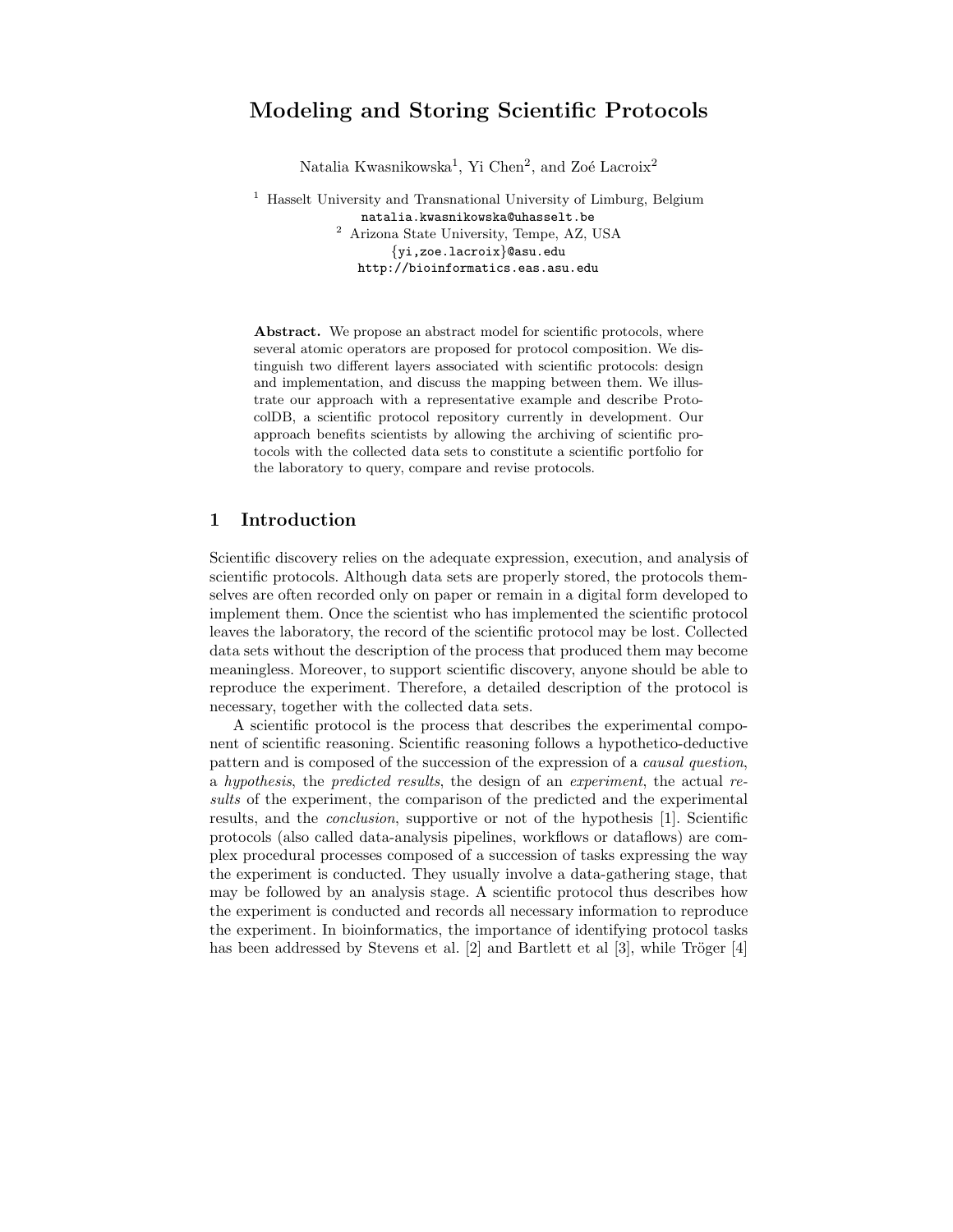has proposed a language for expressing *in silico* protocols that approximates research method used for in vitro experiments.

We propose a high-level abstract model for scientific protocols representing two different layers associated with scientific protocols: design and implementation, and discuss the mapping between them. Our approach benefits scientists by allowing the archiving of scientific protocols with data sets to constitute a scientific portfolio for the laboratory to query, compare and revise protocols.

# 2 Related Work

Several approaches integrate scientific protocol models with a database system, but provide little support for the actual design phase of a protocol, do not distinguish between design and implementation, and provide limited support for querying and versioning of protocols. They include the Object Protocol Model [5] and Zoo [6] that both use the object-oriented data model. More recent efforts propose an integration of protocols and relational databases. Shankar et al. [7] propose a language for modeling protocols that is tightly integrated with SQL.

On the other hand, several systems focus on the design issues of protocols, sometimes combined with the (distributed) execution of protocols, but without fully leveraging the storage and query capability of databases. They include Taverna [8], with a vast integration of bioinformatics resources, and Kepler [9, 10], based on the Ptolemy II system. WOODSS [11] emphasizes the support of several abstraction levels of protocol design and facilitates protocol composition and reuse. Several researchers have agreed on the separation of the design of a protocol from its implementation  $[10, 12-14]$ . For instance, Ludäscher et al. [10] propose a distinction between abstract and concrete protocols and use database mediation techniques for an abstract-to-concrete translation. Zhao et al. [14] propose an XML-based virtual data language for a typed and compositional protocol specification, with mapping descriptors between the design and implementation. A formal graphical language for hierarchical modeling of protocols has also been proposed in Hidders et al. [15], and combines Petri nets with operators and typing system from nested relational calculus.

Compared with previous work, we focus here on how to define a formal, abstract model for defining scientific protocols that is as high-level as possible, so as to be suitable to general applications as well as for storage of protocols in a database system. We distinguish the design from possible implementations of protocols and define the mapping between them.

# 3 Modeling Scientific Protocols

The abstract protocol definition language introduced in this section aims at representing the structure of scientific protocols, and is, by design, unbiased towards any specific data model or query language. We aim at modeling in vivo, in vitro, as well as in silico experiments.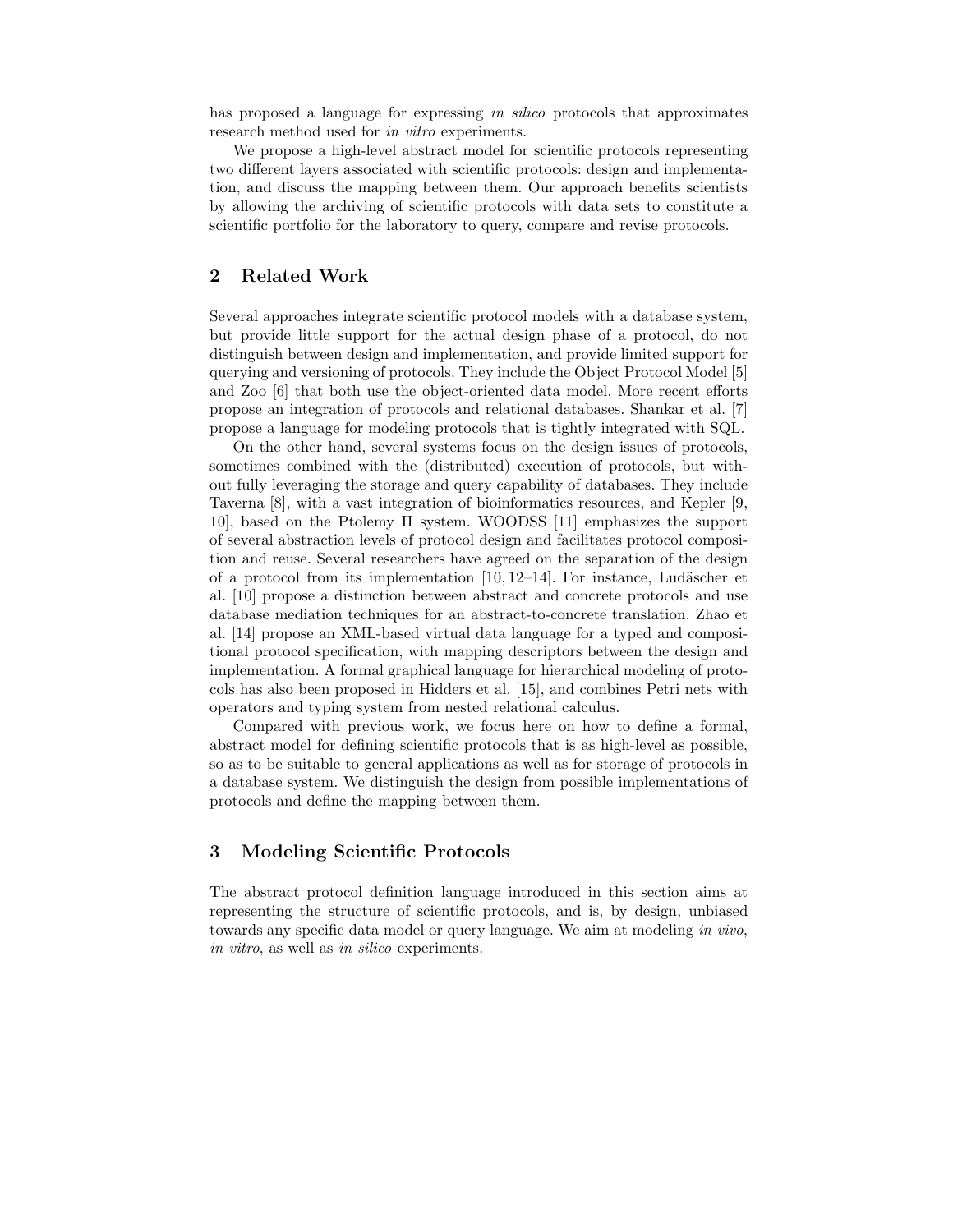Each step of a scientific protocol can be represented by a  $task [2, 3]$ . To model a protocol, we distinguish its *design*, that captures its scientific aim, from its implementation, that specifies resources selected to execute the tasks. This distinction allows for comparison between different choices of resources, allowing the scientist to select the implementation best meeting the protocol's needs. Therefore we decompose each scientific protocol into two components: protocol design and protocol implementation. Both components consist of coordinated tasks, but at different abstraction levels. As we present a syntactical model, we will specify the data flow by identifying its *conceptual type* and *format*.

Each task of the protocol design is defined by its task name, conceptual input type, and conceptual output type. When an ontology is available to describe the scientific objects and tasks involved, the input and output of each protocol design task may be defined by their respective concept classes. The protocol design task itself may appear in the ontology, as a relationship defined between the input concept class and output concept class.

A task of the protocol implementation describes the resource selected to implement a protocol design task. Each protocol implementation task is defined by its application name, input format, and output format. The input/output format is a possible representation for the conceptual input/output type of the corresponding design task. The name of a protocol implementation task denotes a resource, an application or a service, implementing the corresponding protocol design task, together with its annotation (e.g., parameters, url etc).

#### 3.1 Protocol Design Model

A scientific protocol can be defined inductively from tasks, or basic protocols, and four connectors. Formally, the protocol design model is defined as follows.

**Definition 1.** Let  $\mathcal{T}$  be a set of task names. Let  $\mathcal{C}$  be a set of conceptual type names, over which an operator  $\oplus$  is defined and a sub-typing relation " $\preceq$ ". A protocol design task  $T_D$  is a triple  $(i, n, o)$  with  $i, o \in C$  and  $n \in T$ . The set  $\mathbb{T}_{T, \mathcal{C}} = \mathcal{C} \times \mathcal{T} \times \mathcal{C}$  is the set of protocol design tasks defined from T and C. Now we define recursively the set  $\mathbb{P}_{T, \mathcal{C}}$  of protocol designs defined from T and C, and for each protocol design  $D$  we impose requirements on its input type  $In(D)$  and its output type Out(D):

- $-$  if  $D = (i, n, o)$  then  $D \in \mathbb{P}_{\mathcal{T}, \mathcal{C}}$ , with  $In(D) = i$  and  $Out(D) = o;$
- if D<sub>1</sub> ∈  $\mathbb{P}_{\mathcal{T},\mathcal{C}}$  and D<sub>2</sub> ∈  $\mathbb{P}_{\mathcal{T},\mathcal{C}}$  and Out(D<sub>1</sub>)  $\preceq$  In(D<sub>2</sub>) then D<sub>1</sub> **.** D<sub>2</sub> ∈  $\mathbb{P}_{\mathcal{T},\mathcal{C}}$ , with  $In(D_1 \tcdot D_2) \preceq In(D_1)$  and  $Out(D_2) \preceq Out(D_1 \tcdot D_2);$
- $-$  if D<sub>1</sub> ∈  $\mathbb{P}_{\mathcal{T},\mathcal{C}}$  and D<sub>2</sub> ∈  $\mathbb{P}_{\mathcal{T},\mathcal{C}}$  then D<sub>1</sub> ⊕ D<sub>2</sub> ∈  $\mathbb{P}_{\mathcal{T},\mathcal{C}}$ , with In(D<sub>1</sub> ⊕ D<sub>2</sub>)  $\preceq$  $\text{In}(\text{D}_1) \oplus \text{In}(\text{D}_2)$  and  $\text{Out}(\text{D}_1) \oplus \text{Out}(\text{D}_2) \preceq \text{Out}(\text{D}_1 \oplus \text{D}_2);$
- $-$  if  $D \in \mathbb{P}_{T, C}$  and  $Out(D) \preceq In(D)$  and k is an integer then  $D^k \in \mathbb{P}_{T, C}$ , with  $\text{In}(\mathcal{D}^k) \preceq \text{In}(\mathcal{D})$  and  $\text{Out}(\mathcal{D}) \preceq \text{Out}(\mathcal{D}^k)$ ;
- $-$  if D ∈  $\mathbb{P}_{\mathcal{T},\mathcal{C}}$  and Out(D)  $\preceq$  In(D) then D<sup>\*</sup> ∈  $\mathbb{P}_{\mathcal{T},\mathcal{C}}$ , with In(D<sup>\*</sup>)  $\preceq$  In(D) and  $Out(D) \preceq Out(D^*).$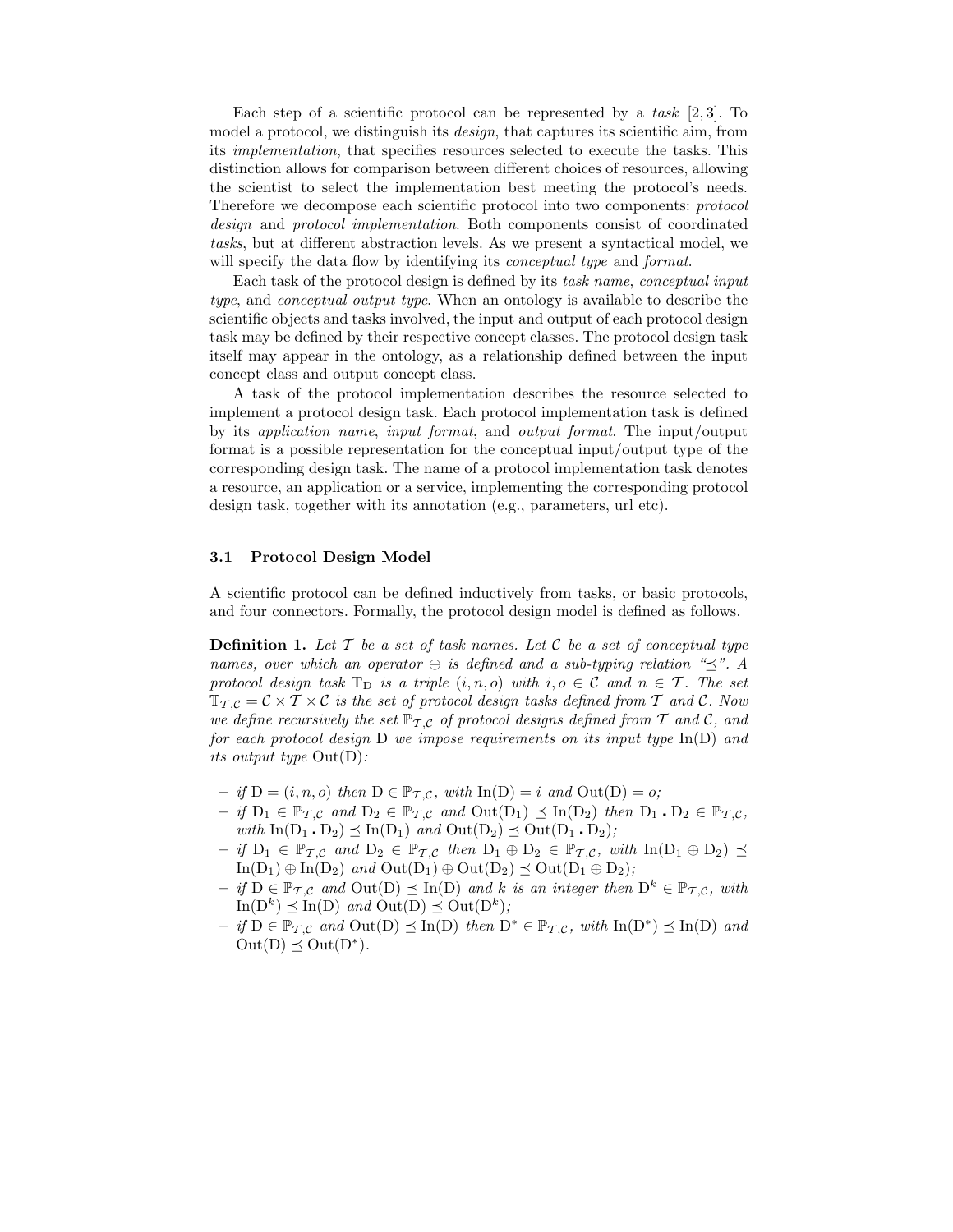In the above definition, the operator "" denotes the *successor* connector, i.e., the serial composition. The operator " $\oplus$ " denotes the *split-merge* connector, i.e., the parallel composition. The operators  $k$  and  $*$  denote  $k$ -recursion, and star-recursion, respectively. Relation " $\preceq$ " denotes sub-typing between conceptual type names, provided by chosen ontology or type system. Type  $i_1 \oplus i_2$ , with  $i_1, i_2 \in \mathcal{C}$ , denotes a collection type, whose precise semantics depends on the semantics of the split-merge connector.

We emphasize that Def. 1 only captures the syntax of a protocol design, where the data flow is only described in terms of conceptual type names. Nevertheless, based on the interaction with our collaborators, we claim that our definition of protocol design is sufficient to faithfully model scientific protocols used in practice, once suitable semantics are provided for the operators.

**Definition 2.** Let  $(i, n, o) \in \mathcal{C} \times \mathcal{T} \times \mathcal{C}$ . We define recursively the set of types Types(D) and the set of Tasks(D) of a protocol design D as follows:

- if  $D = (i, n, o)$  then  $Types(D) = \{i, o\}$  and  $Task(S) = \{(i, n, o)\},$
- $-$  if D = D<sub>1</sub> ⋅ D<sub>2</sub> or D = D<sub>1</sub> ⊕ D<sub>2</sub>, then Types(D) = Types(D<sub>1</sub>) ∪ Types(D<sub>2</sub>) and  $Tasks(D) = Tasks(D_1) \cup Tasks(D_2),$
- $-$  if  $D = D_1^k$  or  $D = D_1^*$ , then  $Types(D) = Types(D_1)$  and  $TaskS(D) =$  $Tasks(D_1)$ .

We say that a protocol design  $D$  is *composed of* the tasks in  $Tasks(D)$ . If a protocol design D is of the form  $D_1 \cdot D_2$  or  $D_1 \oplus D_2$ , with  $D_1, D_2 \in \mathbb{P}_{\mathcal{T},\mathcal{C}}$ , then D is directly composed of  $D_1$  and  $D_2$ . Similarly, if a protocol design D is of the form  $D_1^k$  or  $D_1^*$ , then D is *directly composed of*  $D_1$ . If a protocol design D is composed of  $D_1$ , then we also call  $D_1$  a sub-protocol of D.

## 3.2 Protocol Implementation Model

Once the design of a protocol is defined, its specification in terms of resources used to execute it may be defined. Each design step may be implemented by specifying the input format, an application name, and the corresponding output format. Although sometimes a design step can be implemented by a single implementation step, it is common that a design step needs to be mapped to a complex process, involving multiple biological resources, thus to a sub-protocol rather than a single task of the implementation protocol. The need for a subprotocol to implement a single design task may occur to include adapters to translate the output format from the previous implementation step into the input format of the selected implementation resource, or for specifying alternative implementations.

The protocol implementation model is similar to the protocol design model. Specifically, rather then a set of task names  $\mathcal T$ , we now have a set of application names  $A$ . Rather then a set of conceptual type names  $C$ , we now have a set of format names  $\mathcal F$ , over which an operator  $\oplus$  is defined. The set of protocol implementation tasks  $\mathbb{T}_{\mathcal{A},\mathcal{F}}$  and the set of protocol implementations  $\mathbb{P}_{\mathcal{A},\mathcal{F}}$  are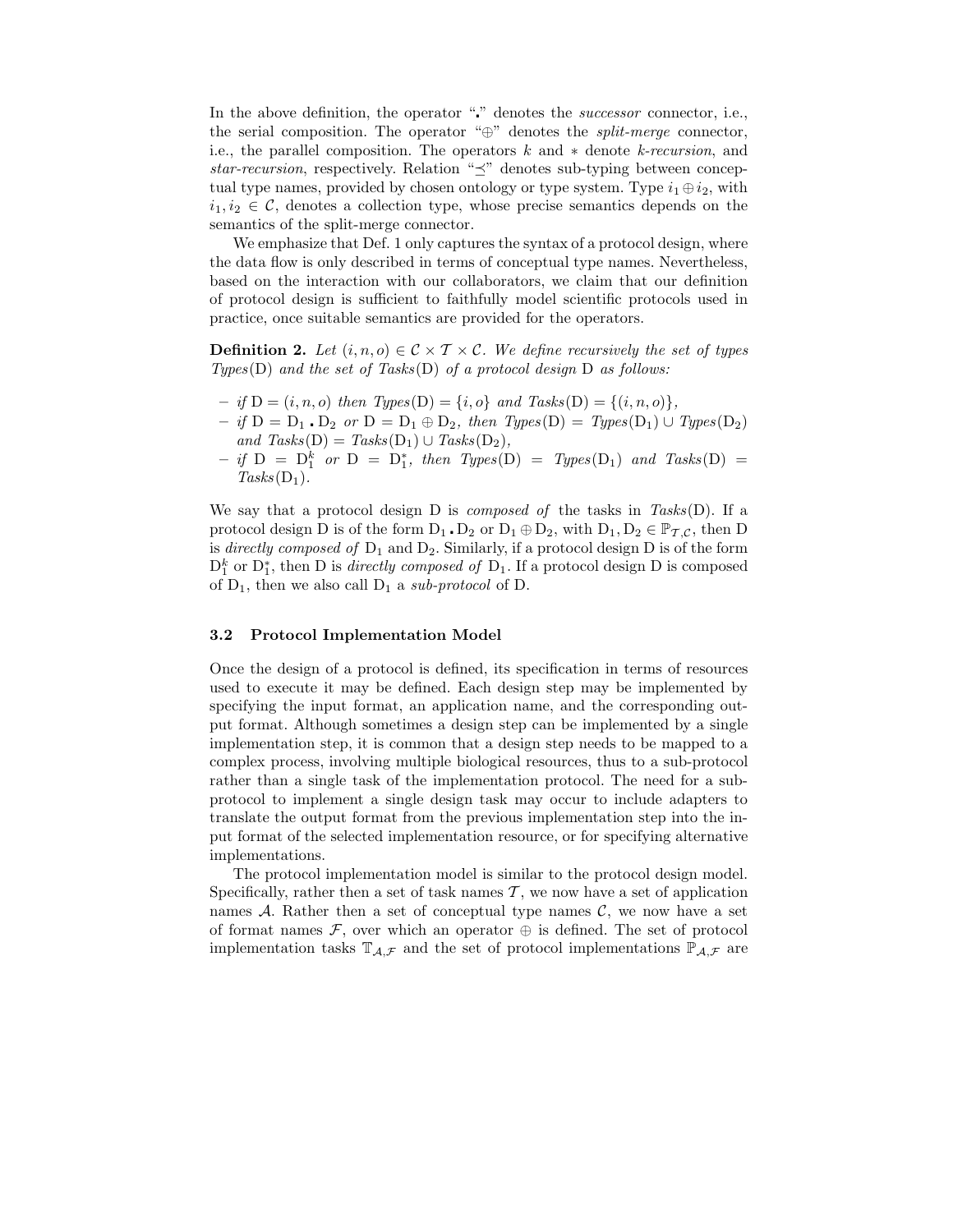defined similar to Def. 1, except that for the sake of concreteness, we replace sub-typing " $\prec$ " on conceptual type names by equality "=" on format names.

The set  $Formats(I)$  of format names and the set  $Resources(I)$  of application names of an protocol implementation I, i.e.,  $I \in \mathbb{P}_{\mathcal{A},\mathcal{F}}$ , have a definition similar to Def. 2. It is worth noting that  $Formats(I)$  and  $Resources(I)$  provide basic provenance information for the data collected by executing protocol I.

#### 3.3 Mapping Design to Implementation

Each design task of the design protocol may be mapped to one or more implementation tasks or protocols.

**Definition 3.** A conceptual type mapping is a partial function  $\varphi_c : \mathcal{C} \to \mathcal{F}$ . A protocol design task mapping is a partial function  $\varphi_{\mathcal{T}}\colon \mathbb{T}_{\mathcal{T},\mathcal{C}} \to \mathbb{P}_{\mathcal{A},\mathcal{F}}$ . A protocol design task mapping  $\varphi_T$  is said to be consistent with a conceptual type mapping  $\varphi_c$  if for every protocol design task  $T_D \in \mathbb{T}_{\mathcal{T},\mathcal{C}}$  it holds that if  $\varphi_{\mathcal{T}}(T_D) = I$  then  $\text{In(I)} = \varphi_c(\text{In(T_D)})$  and  $\text{Out(I)} = \varphi_c(\text{Out(T_D)})$ . If  $\varphi_T(\text{T_D}) = I$  then we call I an implementation of protocol design task  $T_D$  under  $\varphi_T$ .

**Definition 4.** Let  $D, D_1, D_2 \in \mathbb{P}_{\mathcal{T}, \mathcal{C}}$ . Given a protocol design task mapping  $\varphi_{\mathcal{T}}$ we define its generalization  $\hat{\varphi}_T : \mathbb{P}_{T, \mathcal{C}} \to \mathbb{P}_{\mathcal{A}, \mathcal{F}}$  such that  $\hat{\varphi}_T$  corresponds to  $\varphi_T$ on  $\mathbb{T}_{\mathcal{T},\mathcal{C}}$  and:

 $-\hat{\varphi}_{\mathcal{I}}(D_1 \cdot D_2) = \hat{\varphi}_{\mathcal{I}}(D_1) \cdot \hat{\varphi}_{\mathcal{I}}(D_2),$  $- \hat{\varphi}_{\mathcal{T}}(D_1 \oplus D_2) = \hat{\varphi}_{\mathcal{T}}(D_1) \oplus \hat{\varphi}_{\mathcal{T}}(D_2),$  $- \hat{\varphi}_{\mathcal{I}}(\mathbf{D}^k) = \hat{\varphi}_{\mathcal{I}}(\mathbf{D})^k$  and  $- \hat{\varphi}_{\mathcal{I}}(D^*) = \hat{\varphi}_{\mathcal{I}}(D)^*.$ 

We call  $\hat{\varphi}_T$  a protocol design mapping. If  $D \in \mathbb{P}_{T, C}$  and  $I = \hat{\varphi}_T(D)$  then I is an implementation of protocol design D under  $\hat{\varphi}_T$ .

**Definition 5.** Let  $D \in \mathbb{P}_{T,C}$ . We define the set  $\Phi(D)$  of all possible implementations of D and its associated mappings as the set of all tuples ( $\varphi_c, \varphi_T, I$ ) where:

- $-\varphi_c$  is a conceptual type mapping with  $dom(\varphi_c) = Types(D)$ ,
- $-\varphi_{\mathcal{T}}$  is a protocol design task mapping with dom $(\varphi_{\mathcal{T}}) =$  Tasks(D) and consistent with the conceptual type mapping  $\varphi_c$ ,
- I is a protocol implementation of D under  $\hat{\varphi}_{\tau}$ .

Finally we define the protocol itself, composed of a protocol design and a set of protocol implementations.

**Definition 6.** We define a protocol  $P = (D, \text{Imp}(D))$  as a pair of protocol design  $D \in \mathbb{P}_{\mathcal{T},\mathcal{C}}$  and Imp(D) being a finite subset of  $\Phi(D)$ .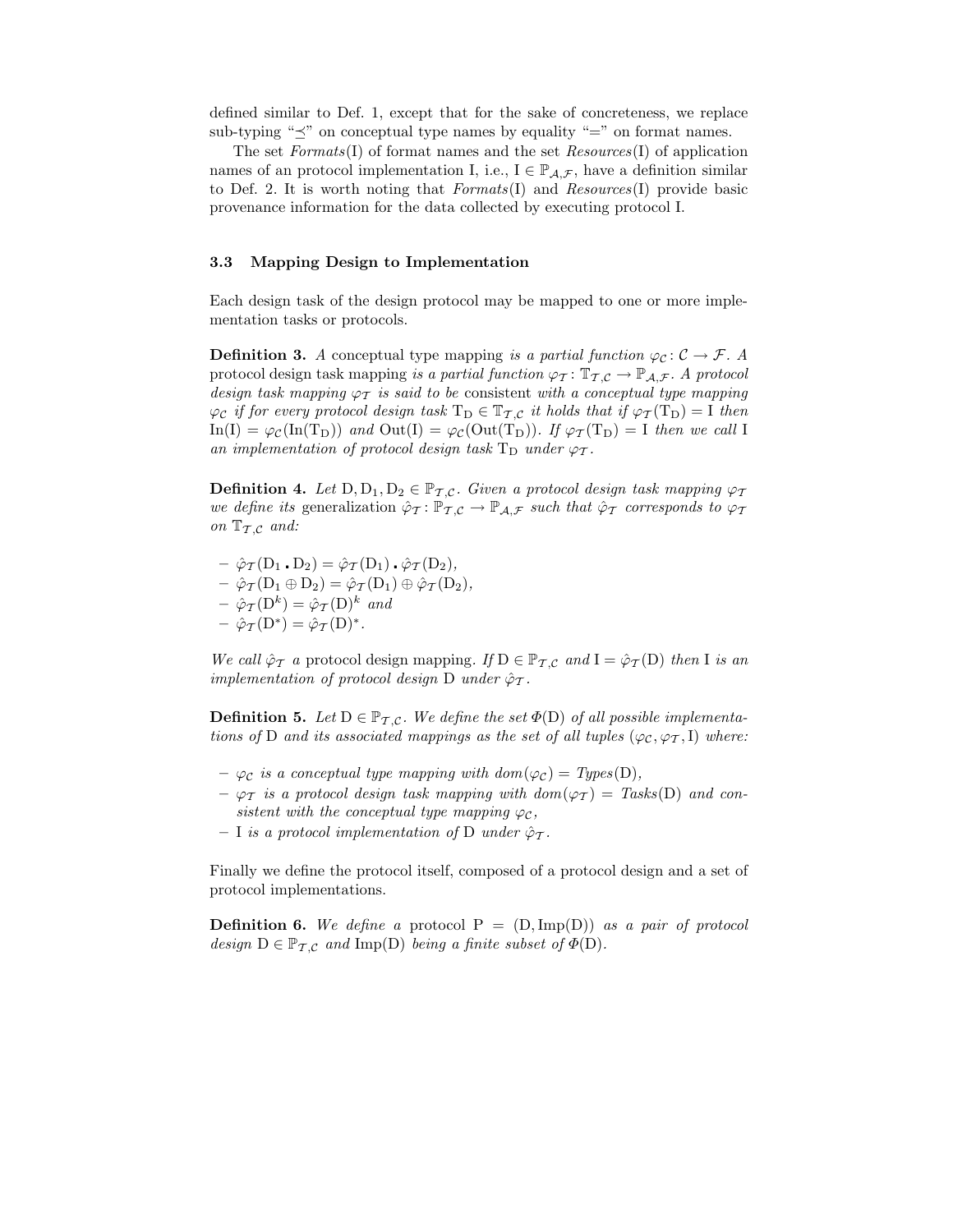# 4 Example of a Scientific Protocol

We present a representative example of scientific protocol: Study of germination of Lesquerella seeds. <sup>3</sup> Lesquerella species are a promising oil crop with potential for industrial applications. Different members of that species possess different traits with regard to oil content, oil quality and yield. Current breeding programs aim to produce a variety suitable for commercial cultivation. One of the prerequisites to achieve this aim, is prolonged storage of seeds. The following protocol (restricted here to the in silico part for space reasons) was developed to determine base and optimal temperatures for germination of different Lesquerella seeds.

## 4.1 Statistical Analysis of Lesquerella Germination Data

The data obtained from the in vitro part of the experiment and stored in Observations.xls, was analyzed using SAS programs.

- 1. Determination of maximum germination was performed by succession of two SAS programs: max and first obs.sas used Observations.xls as input and produced max percentages.xls as output. That file was used as input to merge maxmin.sas, which produced the file maxmin germshoots.xls.
- 2. Germination proportions were analyzed using program genmod.sas, with the file maxmin germshoots.xls as input and two files as output: maxshoots diffs.xls and maxshoots lsmeans.xls.
- 3. Preprocessing of data necessary for determination of base and optimal temperatures for germination was achieved in two sub-steps. Observations.xls was used as input to sample numbers for DAPest.sas resulting in file DAPest sample numbers.xls, and was subsequently used as input to DAPest.sas which produced file DAPestData.xls. Also, Observations.xls was used as input to graphing to print.sas, which produced five bitmaps.
- 4. Base temperature (TB) for germination was determined by two separate methods, but only one of the methods was suitable for determining optimal temperatures (TO).
	- (a) TB by regression analysis reg.sas was run 4 times with DAPestData.xls as input and producing an Excel file each time. Those four files were subsequently merged by merge datasets.sas into a single Excel file. That file was analyzed with proc mixed.sas producing two output files TbG50mns.xls and TbG50mndiffs.xls.
	- (b) TB and TO by 2-phase linear regression, broken model the following analysis was repeated 13 times, for each kind of seed. DAPestData.xls was used as input to pho341.sas, producing an intermediate file. That file served as input to pho342.sas, producing another intermediate file which was used as input to broken3.sas. The latter produced two Excel files: SeedID (limits).xls and SeedID (limits2).xls.

<sup>3</sup> This protocol was collected at the U.S. Arid-Land Agricultural Research Center, Maricopa, AZ, courtesy of Jeff White and Neal Adam, the author of the protocol.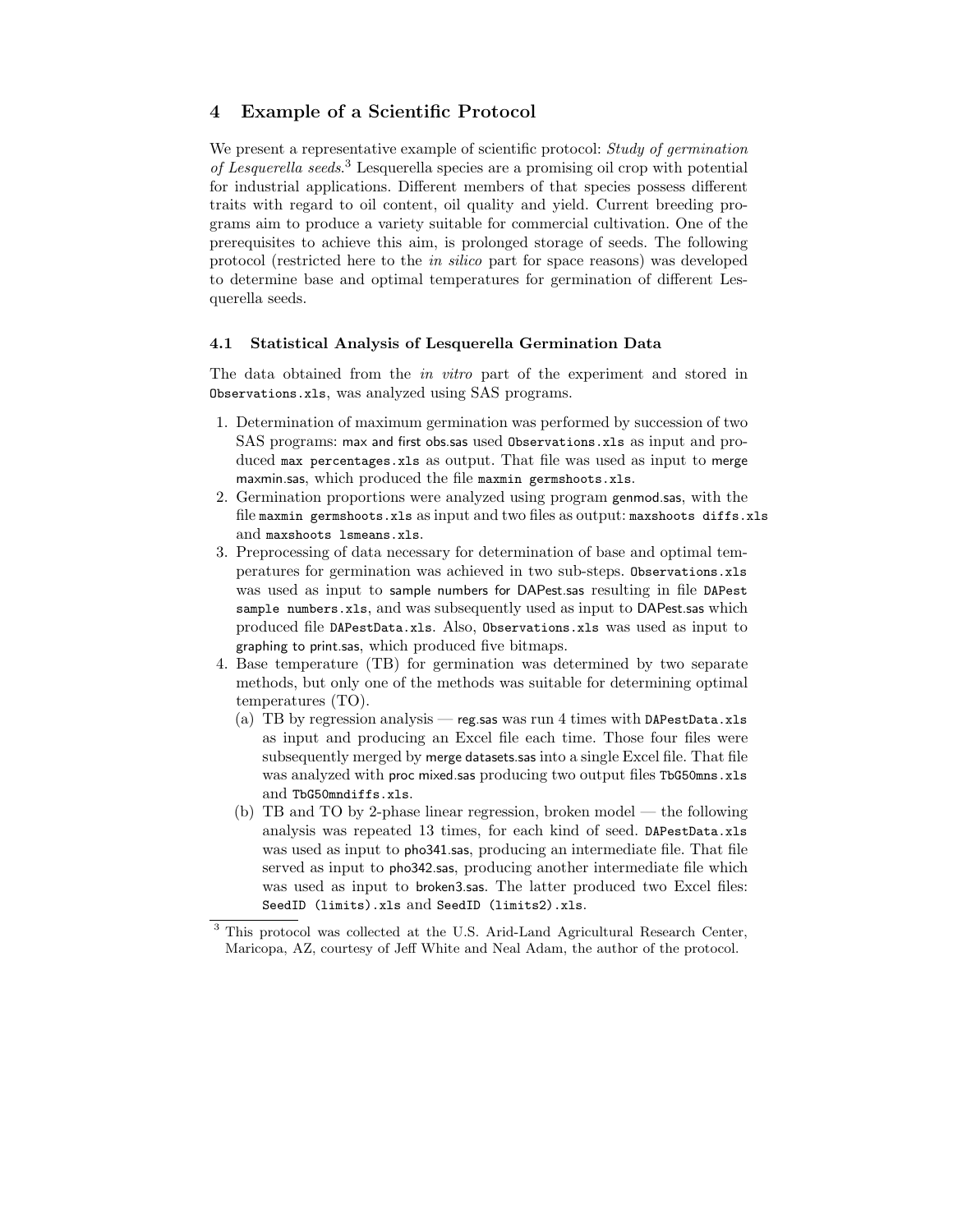#### 4.2 Analysis of the Structural Features

Analyzing scientific protocols, we frequently observe that a single protocol step includes multiple tasks. Step 1 for determining maximum germination of seeds includes two sub-steps, each consisting of the execution of a SAS program.

The enumeration of steps does not always reflect the order of tasks. In step 4, step 4a for computing base temperature and step 4b for computing base and optimal temperatures, can be executed in parallel, although they are stated in sequential order in the example. Some steps introduce a loop, e.g., step 4b is performed for every kind of seed. This is a particular kind of loop, that can be expressed by an iteration over the "collection" of seeds.

We see that the main structure of the protocol is mostly linear (step 1 and 2), or parallel (step 4a and 4b) or introduces a loop (step 4b). We also observe that the description of the protocol mixes the design with implementation. The implementation itself can be diverse. Most steps are implemented by using applications, but sometimes manual interaction may be necessary.

### 4.3 Example Protocol Model

The protocol presented in Sect. 4.1 can be modeled with the definitions of Sect. 3 as follows. First, we define the set of type names  $\mathcal C$  as  $\{{\bf seedData}\}$  and the set of design task names  $\mathcal T$  as {MaxGermination, Proportions, Preprocessing, BaseTemp, BaseAndOptTemp}. We define the following protocol design tasks:

- $T_{D1}$  : (SeedData, MaxGermination, SeedData),<br> $T_{D2}$  : (SeedData, Proportions, SeedData),
- $T_{D2}$  : (SeedData, Proportions, SeedData),<br> $T_{D3}$  : (SeedData, Preprocessing, SeedData
- $T_{D3}$  : (SeedData, Preprocessing, SeedData),<br> $T_{D4}$  : (SeedData, BaseTemp, SeedData),
- $T_{D4}$  : (SeedData, BaseTemp, SeedData),<br> $T_{D5}$  : (SeedData, BaseAndOptTemp, See
- $(SeedData, BaseAndOptTemp, SeedData).$

We define now protocol design D with input  $In(D) = \textbf{SeedData}$  and output Out(D) = SeedData as  $D = D_1 \oplus D_2$ , with  $D_1 = T_{D1} \cdot T_{D2}$ ,  $D_2 = T_{D3} \cdot D_3$ ,  $D_3 = T_{D4} \oplus D_4$  and  $D_4 = T_{D5}^{13}$ . Note that  $D_1$  corresponds to steps 1 and 2 in our example,  $D_2$  to steps 3 and 4,  $D_3$  to step 4 and  $D_4$  to step 4b. Last but not least, D represents the design of the whole protocol (left-hand side of Fig. 1).

Because the description presented in Sect. 4.1 is an actual implementation, our protocol implementation follows it closely, with following simplifications. Whenever multiple Excel files where generated, we assume they could have been equally merged into one file with multiple tabs. If the multiple outputs have different format names, additional converters are introduced. We plan to address the issue of multiple outputs in the future when we define operator semantics.

We define the set of format names  $\mathcal F$  as  $\{ \texttt{Exec1}, \texttt{Bitmap} \}$  and we simply use the set of program names as  $A$ . The protocol implementation tasks are:

- $T_{11}$  : (Excel, max and first obs.sas, Excel),<br> $T_{12}$  : (Excel, merge maxmin.sas, Excel),
- $T_{12}$  : (Excel, merge maxmin.sas, Excel),<br> $T_{13}$  : (Excel, genmod.sas, Excel),
- $T_{13}$  : (Excel, genmod.sas, Excel),<br> $T_{14}$  : (Excel, sample numbers for
- : (Excel, sample numbers for DAPest.sas, Excel),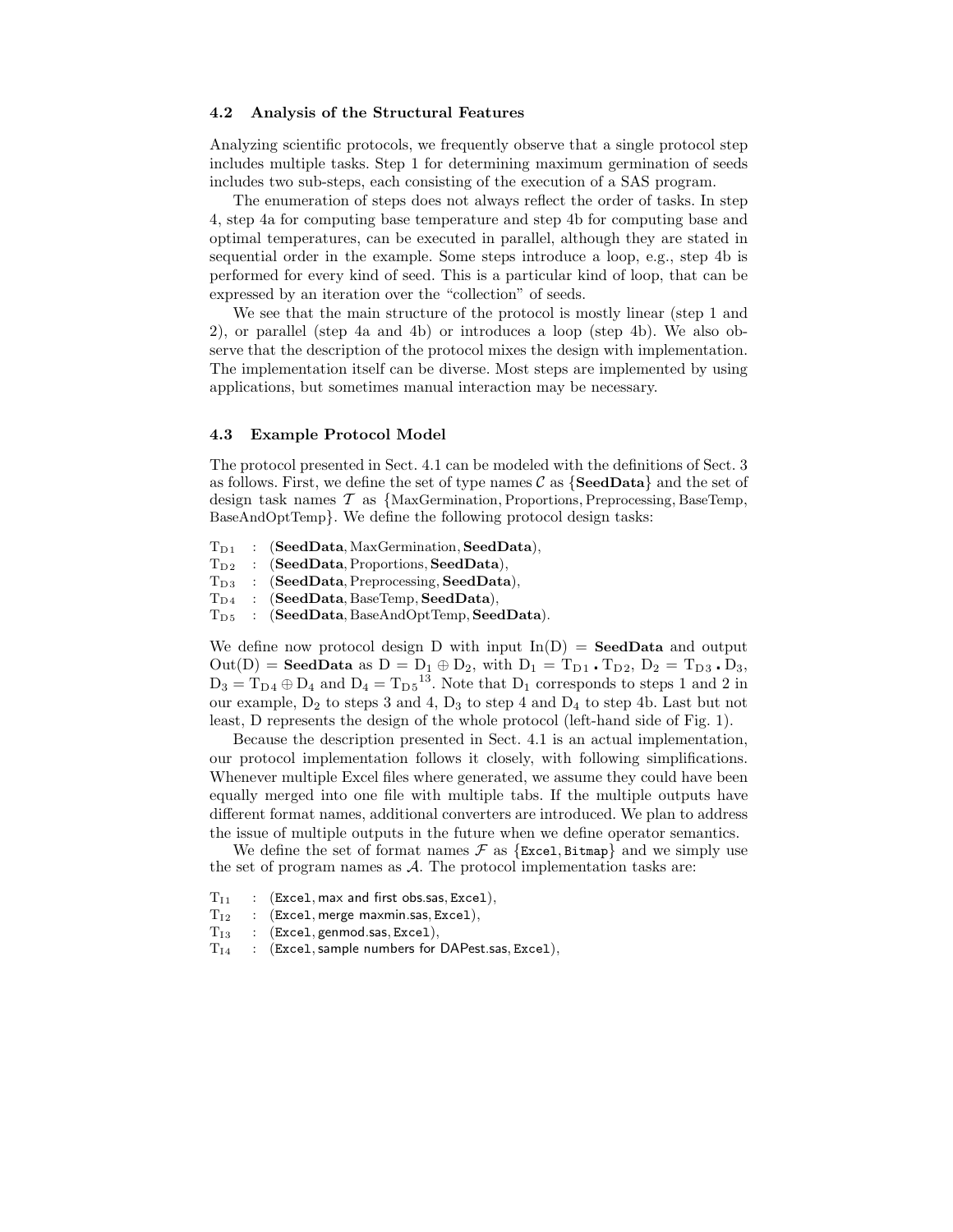

Fig. 1. Design (left) and implementation (right) of example presented in Sect. 4.1

| $T_{I5}$         |                | (Excel, DAPest.sas, Excel),             |
|------------------|----------------|-----------------------------------------|
| $T_{16}$         |                | (Excel, graphing to print.sas, Bitmap), |
| $T_{16'}$        |                | (Bitmap, convert2excel.exe, Excel),     |
| $T_{17}$         |                | (Excel, reg.sas, Excel),                |
| $T_{18}$         | $\ddot{\cdot}$ | (Excel, merge datasets.sas, Excel),     |
| $T_{19}$         |                | (Excel, proc mixed.sas, Excel),         |
| T <sub>110</sub> |                | (Excel, pho341.sas, Excel),             |
| T <sub>111</sub> |                | (Excel, pho342.sas, Excel),             |
| $T_{112}$        |                | (Excel, broken3.sas, Excel).            |
|                  |                |                                         |

We define now protocol implementation I with input  $In(I) = Excel$  and output Out(I) = Excel as  $I = I_1 \oplus I_2$ , with  $I_1 = I_3$ .  $T_{13}$ ,  $I_2 = I_4$ .  $I_5$ ,  $I_5 = I_6 \oplus I_7$ ,  ${\rm I}_3$  =  ${\rm T}_{11}$  ,  ${\rm T}_{12},\ {\rm I}_4$  = I<sub>8</sub>  $\oplus$  I<sub>9</sub>, I<sub>8</sub> =  ${\rm T}_{14}$  ,  ${\rm T}_{15},\ {\rm I}_9$  =  ${\rm T}_{16}$  ,  ${\rm T}_{16'},\ {\rm I}_6$  = I<sub>10</sub> , I<sub>11</sub>,  $I_{10} = T_{17}^{4}$ ,  $I_{11} = T_{18}$ ,  $T_{19}$ ,  $I_{7} = I_{12}^{13}$ ,  $I_{12} = I_{13}$ ,  $T_{112}$  and  $I_{13} = T_{110}$ ,  $T_{111}$ . The protocol implementation is illustrated in the right-hand side of Fig. 1.

Now we are ready to define the mapping between protocol design D and protocol implementation I. We define  $\varphi_{\mathcal{C}}$  as a mapping on C with  $\varphi_{\mathcal{C}}$  (**SeedData**) = Excel. The protocol design mapping is represented in the picture by dashed lines. Finally, the whole protocol is defined as  $(D, {\varphi_{\mathcal{C}}}, \varphi_{\mathcal{T}}), I$ .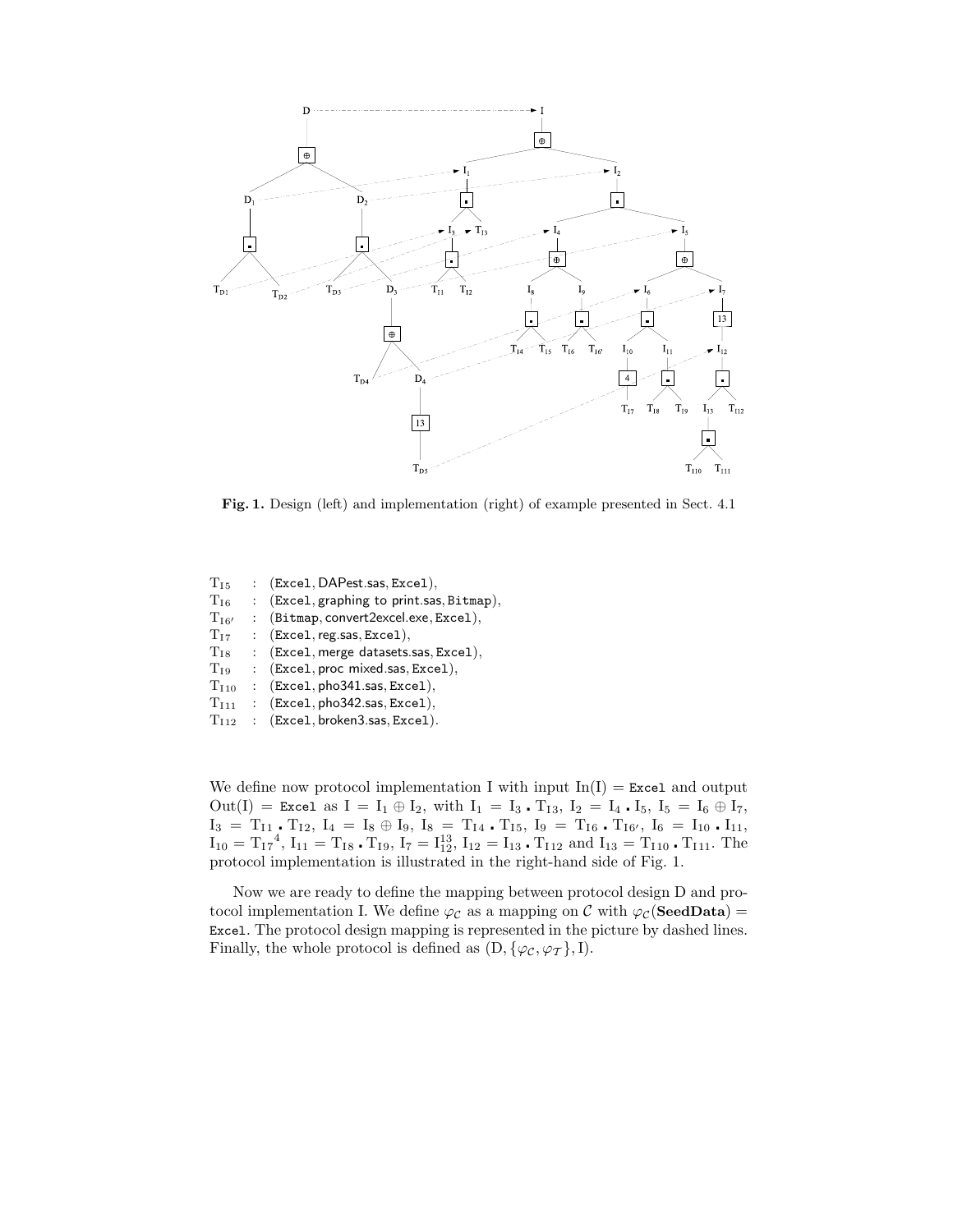# 5 ProtocolDB

ProtocolDB is composed of an Access database as the back-end repository on the server-side. The server side components also include the Microsoft Internet Information Server (Version 5) and the Apache Tomcat Web Server (Version 5.5.16) to handle user requests. The user interface interacts with these sub-systems to provide the necessary storage and retrieval functionalities. HTTP connectors and JDBC-ODBC connectivity functionality are used to communicate with the database to perform the operations on the repository.

The schema is composed of five tables. The table registered users stores the information related to the users of the system. The primary key for this table is the attribute nickname. Once a scientist is registered, each entry or modification of a protocol will be recorded with the scientist's information. Information pertaining to the protocol as a whole, including its name, scientific aim, date and time of last edition are stored in protocol info. The attributes DateSaved, TimeSaved and ProtocolNickname form the composite primary key for this relation. Design steps of protocols are stored in the table Design Steps. The attributes StepNumber, DateSaved, TimeSaved, and ProtocolNickname form the composite primary key for this relation. Similarly, implementation steps are stored in the table Implementation Steps. The structure of the protocol consisting of the successor connector "" and the split-merge connector " $\oplus$ " is recorded in table connection between steps. The attributes from step, to step, ProtocolNickname, DateSaved, and TimeSaved form the composite primary key for this relation. The foreign key of each of the relation Design Steps, Implementation Steps, and connection between steps is linked to the primary key (composite primary key) of the protocol info relation to link the information corresponding to a particular protocol distributed among the different relations in the database.

# 6 Conclusion

The model for scientific protocols proposed in the paper aims at representing the general structure of scientific protocols, with explicit distinction between design and implementation. It allows for comparison of alternative implementations and resources, an approach that is compatible with path-based guiding systems [16]. On-going and future work includes the extension of the model to allow the storage of collected data sets, for support of cross protocol-data queries and reasoning on data provenance.

This model is used to develop ProtocolDB, a repository of scientific protocols where scientists can store, retrieve, compare, and re-use scientific protocols. The system is currently under development and will be available shortly at:

http://bioinformatics.eas.asu.edu/protocoleDatabase.htm.

Acknowledgments This research was partially supported by the National Science Foundation grants IIS 0612273, IIS 02230042 and IIS 0222847, and the NIH National Library of Medicine grant R03 LM008046-01. ProtocolDB was